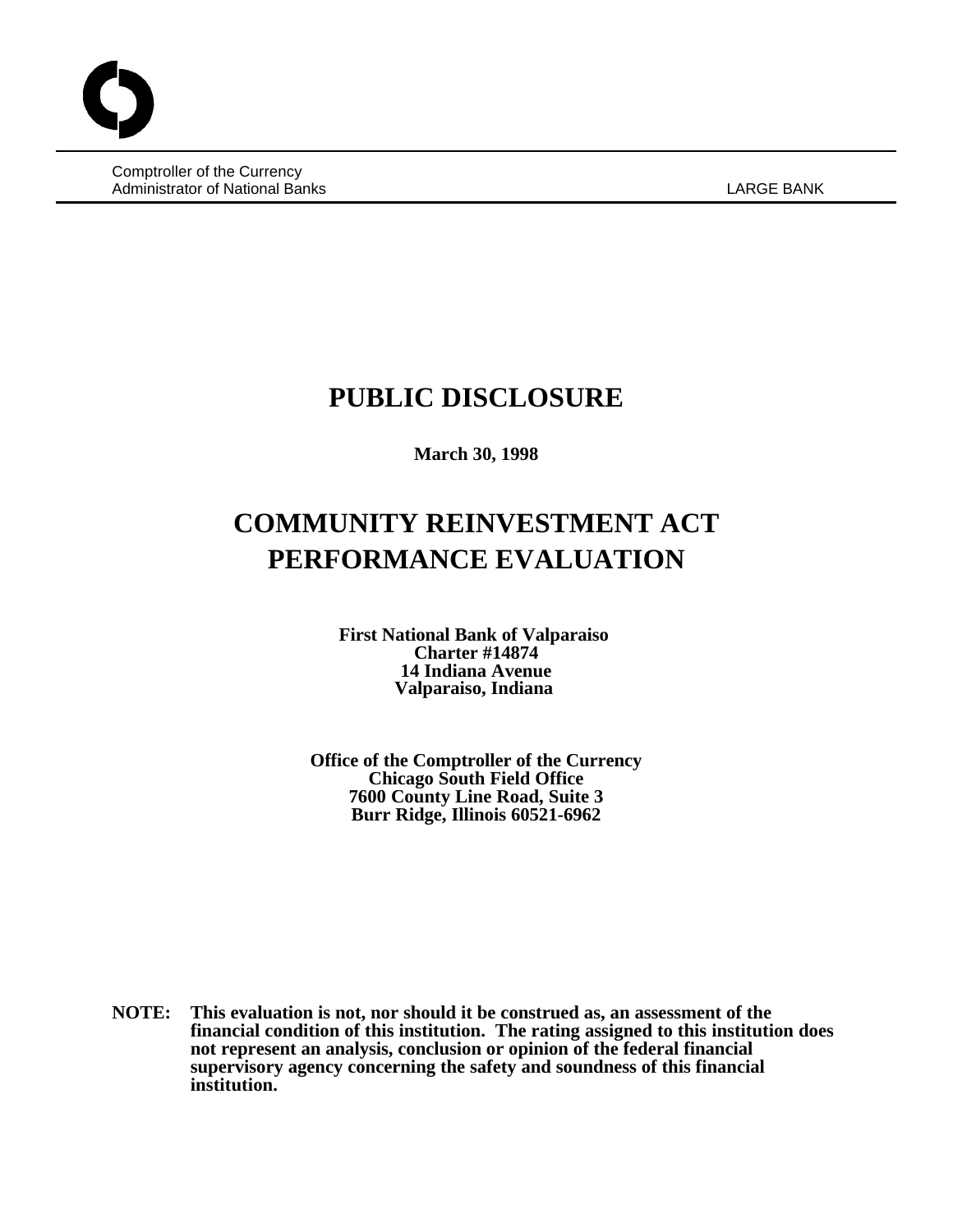### **Table of Contents**

### **General Information**

| Summary of Performance     |  |
|----------------------------|--|
| Performance Rating Period  |  |
| Description of Institution |  |
| Assessment Area            |  |

## **Conclusions with Respect to Performance Test**

| Lending Test           |  |
|------------------------|--|
| <b>Investment Test</b> |  |
| <b>Service Test</b>    |  |

### **Fair Lending Review** 16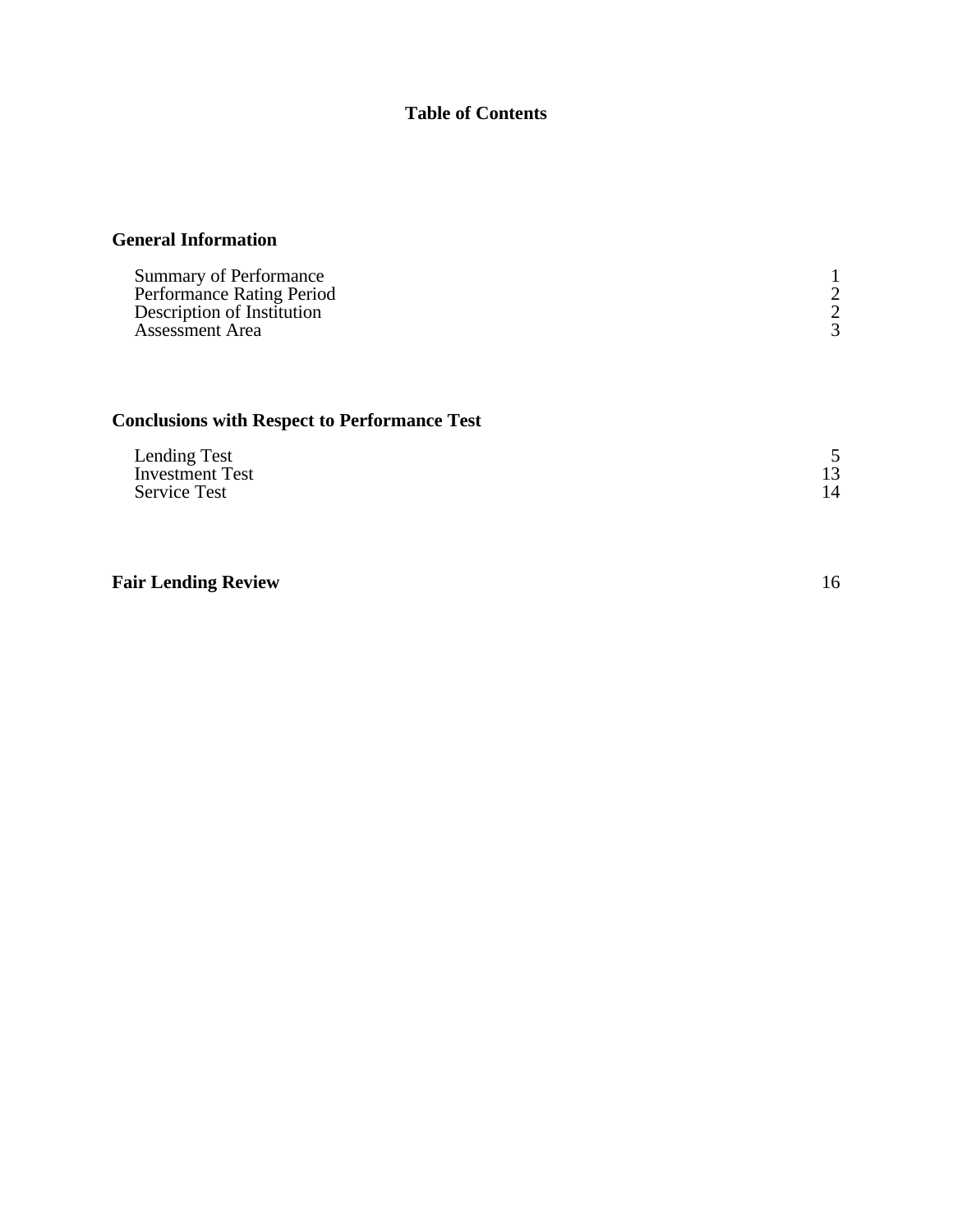#### **GENERAL INFORMATION**

The Community Reinvestment Act (CRA) requires each federal financial supervisory agency to use its authority when examining financial institutions subject to its supervision, to assess the institution's record of meeting the credit needs of its entire community, including low- and moderate-income neighborhoods, consistent with safe and sound operation of the institution. Upon conclusion of such examination, the agency must prepare a written evaluation of the institution's record of meeting the credit needs of its community.

This document is an evaluation of the Community Reinvestment Act (CRA) performance of **First National Bank of Valparaiso, Valparaiso, Indiana** prepared by the **Office of the Comptroller of the Currency**, the institution's supervisory agency, as of **March 30, 1998**. The agency rates the CRA performance of an institution consistent with the provisions set forth in Appendix A to 12 CFR Part 25.

**INSTITUTION'S CRA RATING:** This institution is rated **"**Satisfactory Record of meeting the community credit needs."

The following chart indicates the performance level of **First National Bank of Valparaiso** with respect to the lending, investment and service tests.

| <b>Performance Levels</b>        | <b>First National Bank of Valparaiso</b><br><b>Performance Tests</b> |  |  |  |  |  |  |
|----------------------------------|----------------------------------------------------------------------|--|--|--|--|--|--|
|                                  | <b>Service Test</b><br>Lending Test*<br><b>Investment Test</b>       |  |  |  |  |  |  |
| Outstanding                      |                                                                      |  |  |  |  |  |  |
| <b>High Satisfactory</b>         |                                                                      |  |  |  |  |  |  |
| Low Satisfactory                 |                                                                      |  |  |  |  |  |  |
| Needs to Improve                 |                                                                      |  |  |  |  |  |  |
| <b>Substantial Noncompliance</b> |                                                                      |  |  |  |  |  |  |

\*Note: The lending test is weighted more heavily than the investment and service test when arriving at an overall rating.

#### **Summary of Performance**

Overall, our review found that First National Bank of Valparaiso:

- $\triangleq$  demonstrates good responsiveness to serving the credit needs within its assessment area
- $\bullet$  originates a substantial majority of their loans in their assessment area
- $\bullet$  has a good distribution of loans among borrowers of different income levels
- $\bullet$  originates a high level of community development loans
- $\bullet$  provides an adequate level of investments in its assessment area
- Ç provides a high level of community services to low- and moderate-income families
- $\blacklozenge$  has readily accessible delivery systems within the entire assessment area
- Ç has opened branches in areas where low- and moderate-income families are located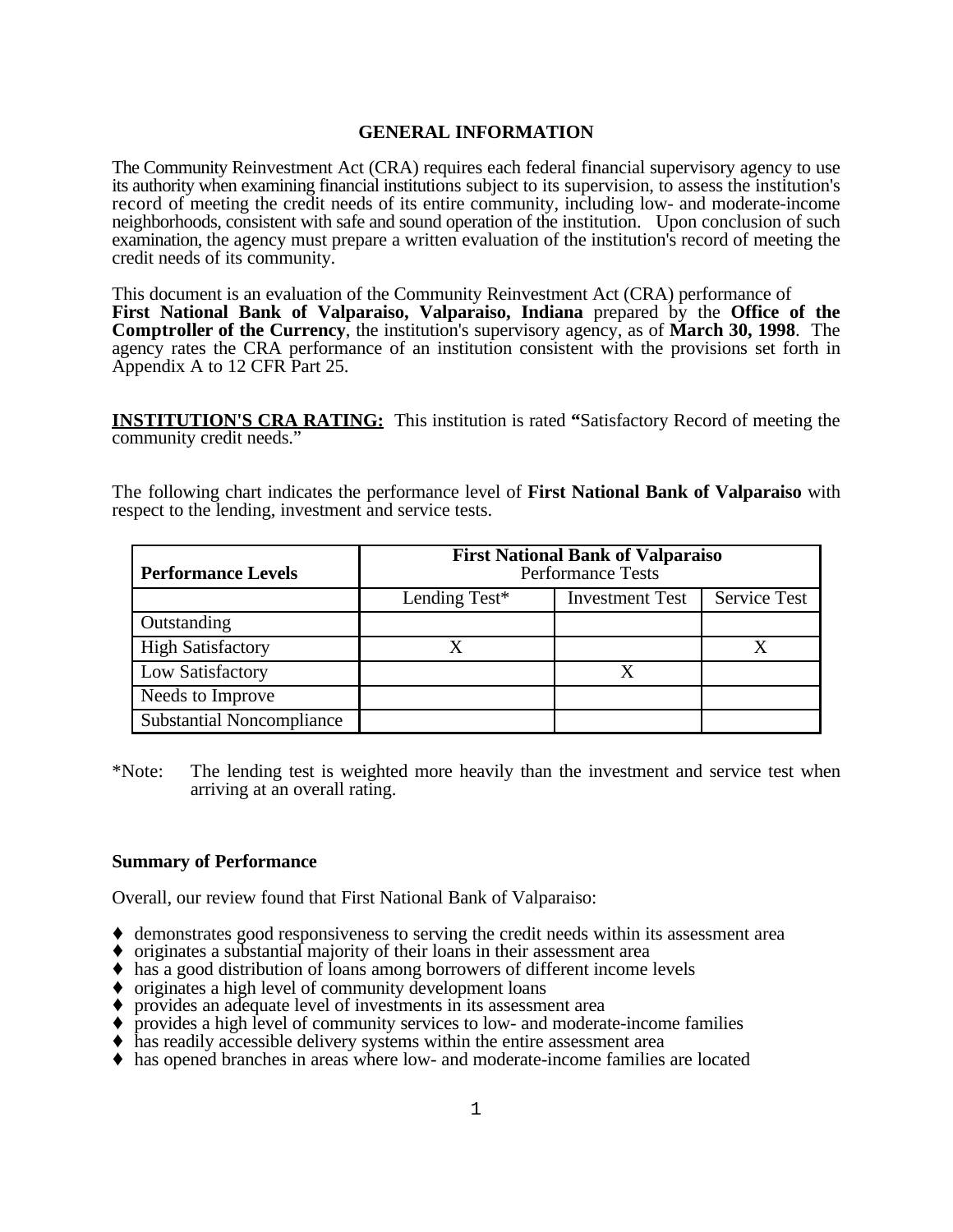#### **Performance Rating Period**

This evaluation considered the bank's performance since its last CRA examination dated April 21, 1995. The bank's CRA performance using the prior regulation guidelines and criteria was rated "Outstanding Record of meeting the community credit needs."

#### **Description of Institution**

First National Bank of Valparaiso is owned by Fina Bancorp, Inc., a one bank holding company which operates in northwest Indiana. The bank has 15 offices located throughout Porter and LaPorte Counties. The main office and 12 branches are located in Porter County and two branches are in LaPorte County. The bank supplements its branch network with 24 Automated Teller Machines (ATMs). As of the report date, the bank had another full service branch under construction in LaPorte County which will also provide ATM services.

There are no impediments which would hamper the bank's ability to help meet the credit needs of its community. As of December 31, 1997, the bank had total assets of \$369 million and a net income of \$4 million. The bank's loan-to-deposit ratio was 48.87% with net loans representing 42% of total assets. The bank's loan-to-deposit ratio is reasonable, considering the bank is an active seller of loans. The bank sold 225 loans in 1996 for \$19 million and 223 loans in 1997 for \$21 million. The loan portfolio consists of 52% real estate; 28% commercial and industrial loans, 19% consumer loans, and 1% agricultural. **Figure I** displays the distribution of the bank's loan portfolio at December 31, 1997 by dollars.

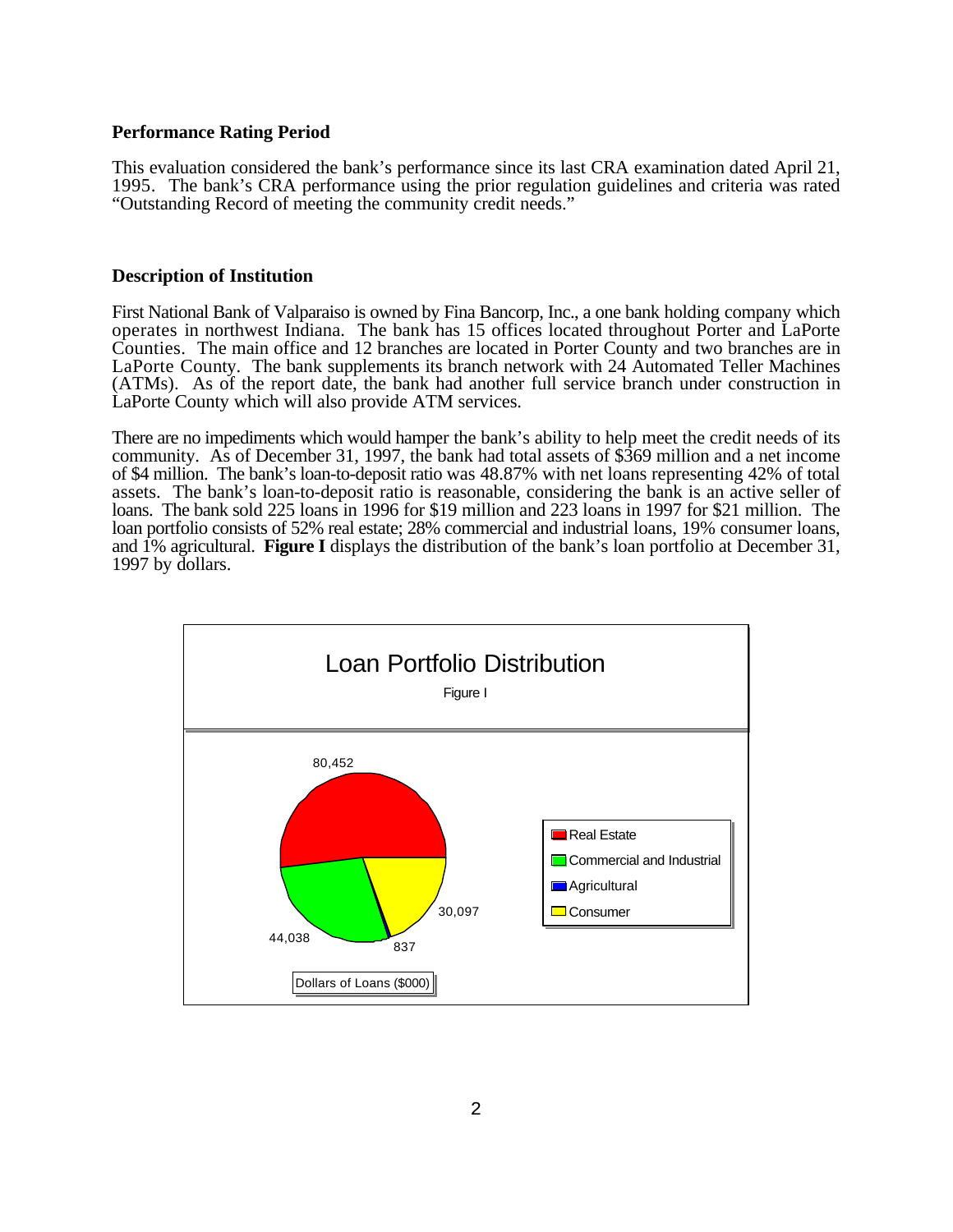#### **Description of Assessment Area**

First National Bank of Valparaiso has identified three adjacent Counties (all of Porter and portions of Lake and LaPorte) as its assessment area (AA) based upon the area it serves and the location of its offices. Porter and Lake Counties are in the Gary Metropolitan Statistical Area (MSA) #2960. LaPorte County is not part of an MSA. LaPorte County has 29 Block Numbering Areas (BNAs) of which only three are included in the bank's AA. By regulatory definition, the three BNAs in LaPorte County are **not** substantially beyond the Gary MSA #2960; therefore, are not required to be assessed as a separate AA. Additionally, the bank only originated 5% (1996) and 6% (1997) of its reportable Home Mortgage Disclosure Act (HMDA) loans in LaPorte County. Our analysis will be based on the bank's performance within its AA (seventeen census tracts (CTs) in Porter, three CTs in Lake, and three BNAs in LaPorte Counties). **Table 1** illustrates the distribution of CTs and BNAs by income level.

| First National Bank of Valparaiso AA<br>Number of CTs/BNAs by Income Level<br>Table 1 |          |                      |                                                                    |                     |                |      |                   |                        |  |
|---------------------------------------------------------------------------------------|----------|----------------------|--------------------------------------------------------------------|---------------------|----------------|------|-------------------|------------------------|--|
| Income<br>Geography                                                                   |          | Porter<br>County CTs | LaPorte<br>Lake<br>County CT <sub>s</sub><br>County<br><b>BNAs</b> |                     |                |      | Total<br>CTs/BNAs | Percent of<br>CTs/BNAs |  |
|                                                                                       | #        | $\%$                 | #                                                                  | $\%$                | #              | $\%$ | #                 | $\%$                   |  |
| Low                                                                                   | $\Omega$ | 0%                   | $\Omega$                                                           | 0%                  | $\Omega$       | 0%   | 0                 | 0%                     |  |
| Moderate                                                                              |          | 6%                   | $\Omega$                                                           | 0%                  | 0              | 0%   |                   | 4%                     |  |
| Middle                                                                                | 9        | 53%                  |                                                                    | 33%                 | $\overline{2}$ | 67%  | 12                | 53%                    |  |
| Upper                                                                                 | 6        | 35%                  | 2                                                                  | 67%                 |                | 33%  | 9                 | 39%                    |  |
| Uninhabited                                                                           |          | 6%                   | $\theta$                                                           | 4%<br>0%<br>0%<br>0 |                |      |                   |                        |  |
| Total                                                                                 | 17       | 100%                 | 3                                                                  | 100%                | 3              | 100% | 23                | 100%                   |  |

**Porter County:** consists of the cities of Portage and Valparaiso and the townships of Liberty, Chesterton, Jackson, Pine, Beverly Shores, Westchester, Porter, Burns Harbor, Dune Acres, Ogden Dunes, Portage, South Haven, Center, Morgan, Union, Lakes of the Four Seasons, Hebron, Boone, Pleasant, and Kouts.

**Lake County:** The three CTs within the banks AA consist of the city of Crown Point and townships of Center, Lakes of the Four Seasons, Winfield, Lowell, Cedar Creek, Eagle Creek and Lake Dalecarlia.

**LaPorte County:** The three BNAs included in the bank's AA consists of the townships of Westville, New Durham, Scipio, Coolspring, Noble, Clinton, Wanatah, Hanna, Cass, Dewey and La Crosse.

The 1997 median family income for the AA is \$45,434. The median housing value is \$71,384 with a median year built of 1968. The AA consists of 57,722 housing units with 42,136 (73%) being owner occupied, 13,011 (22%) rental units, and 2,575 (5%) vacant units. **Table 2** illustrates the disbursement of housing units in the bank's AA by income level of the CT.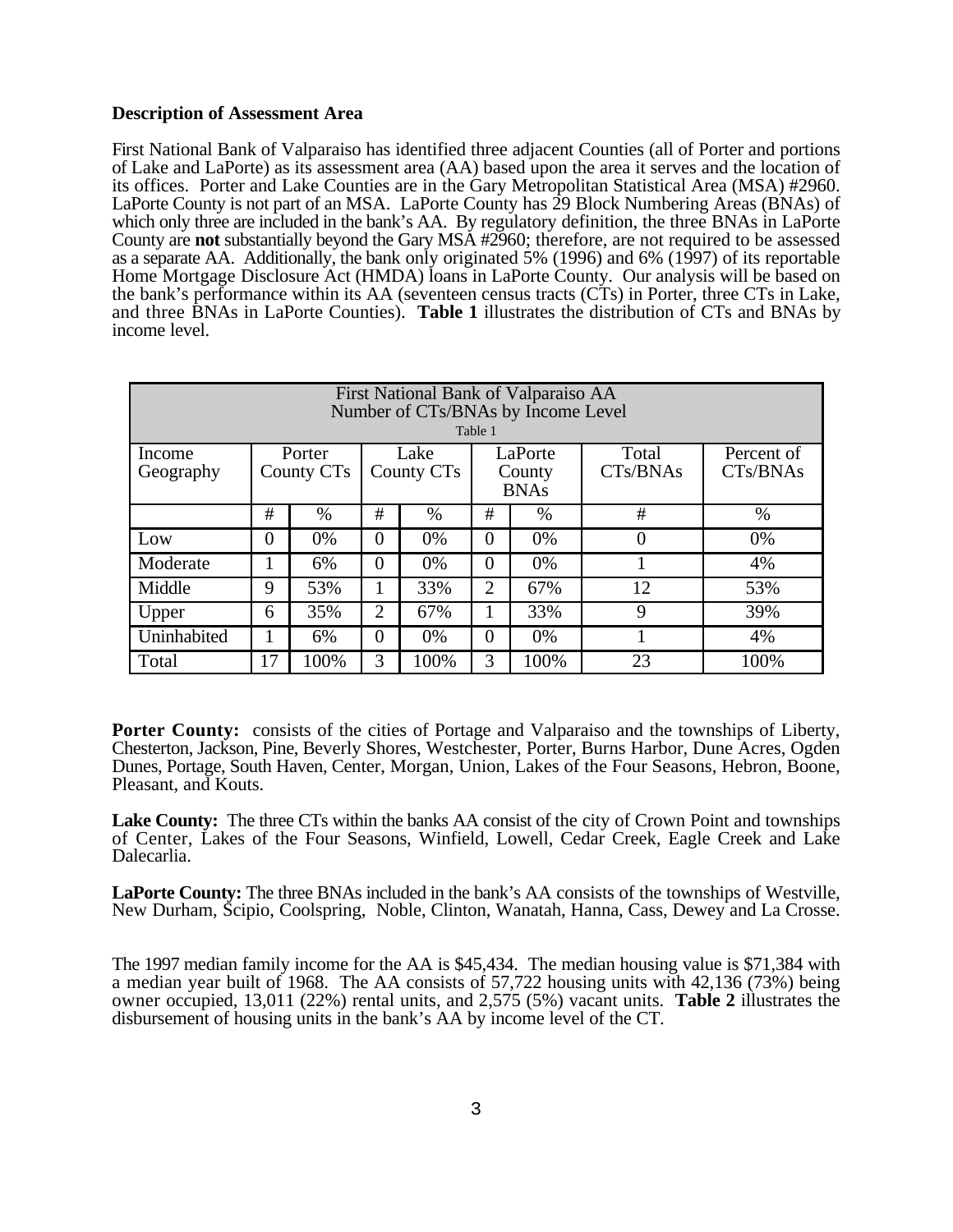| First National Bank of Valparaiso<br>Disbursement of Housing Units (HU)<br>Table 2                                                                 |        |      |          |      |          |      |  |  |  |
|----------------------------------------------------------------------------------------------------------------------------------------------------|--------|------|----------|------|----------|------|--|--|--|
| $%$ of<br>$%$ of<br>CT Income<br>Renter<br>Owner<br>Renter<br>Owner<br># of HU<br>% of HU<br>Occupied<br>Occupied<br>Occupied<br>Occupied<br>Level |        |      |          |      |          |      |  |  |  |
| Low                                                                                                                                                | 0      | 0%   | $\theta$ | 0%   | $\theta$ | 0%   |  |  |  |
| Moderate                                                                                                                                           | 1,259  | 2%   | 346      | 1%   | 823      | 6%   |  |  |  |
| Middle                                                                                                                                             | 36,054 | 63%  | 25,787   | 61%  | 8,859    | 68%  |  |  |  |
| Upper                                                                                                                                              | 20,409 | 35%  | 16,003   | 38%  | 3,329    | 26%  |  |  |  |
| Total                                                                                                                                              | 57,722 | 100% | 42,136   | 100% | 13,011   | 100% |  |  |  |

The AA has 42,848 families with 5,584 (13%) being low-income, 6,749 (16%) are moderate-income, 10,634 (25%) are middle-income and 19,880 (46%) are upper-income. **Table 3** illustrates the disbursement of low- and moderate-income families by CT income level. As the table indicates, the majority of low- and moderate-income families reside in the middle-income tracts within the bank's AA. The AA is legal and does not arbitrarily exclude low- or moderate-income geographies.

| First National Bank of Valparaiso<br>Distribution of Families by CT Income Level<br>Table 3 |       |                                                               |       |      |  |  |  |  |
|---------------------------------------------------------------------------------------------|-------|---------------------------------------------------------------|-------|------|--|--|--|--|
| Income Geographies                                                                          |       | <b>Moderate-Income Families</b><br><b>Low-Income Families</b> |       |      |  |  |  |  |
| Low                                                                                         |       | 0%                                                            |       | 0%   |  |  |  |  |
| Moderate                                                                                    | 159   | 3%                                                            | 137   | 2%   |  |  |  |  |
| Middle                                                                                      | 4,159 | 74%                                                           | 4,786 | 71%  |  |  |  |  |
| Upper                                                                                       | 1,266 | 27%                                                           |       |      |  |  |  |  |
| Total                                                                                       | 5,584 | 100%                                                          | 6,749 | 100% |  |  |  |  |

The primary industries in the AA are manufacturing, services, and retail trade. The AA consists of predominantly small businesses. The area contains 4,415 businesses with 3,339 (76%) of these businesses having annual gross sales less than \$1 million. The location of the 3,339 small businesses are 242 (7%) moderate-income geographies, 2,112 (63%) middle-income geographies, and 985 (30%) upper-income geographies. Additionally, tourism has become an important industry through the Indiana Dunes National Lakeshore, a river boat gambling casino, and shopping centers. Less than 1% of the AA is engaged in farming.

There are 15 banks within First National Bank of Valparaiso's AA. In addition, there are credit unions, brokerage companies, home mortgage and insurance companies within the banks AA. Competition in the AA is considered aggressive. Based on the HMDA aggregate information for 1996, the bank is ranked number one within their AA for overall lending with a market share of 9.15%. The bank is also ranked number one for both low- and moderate-income lending within their AA with market shares of 11.20% and 10.47%, respectively. The 1996 market shares data indicates that the bank is ranked number one for lending on refinances and home improvement loans. However, due to aggressive competition from other larger banks and mortgage companies, the bank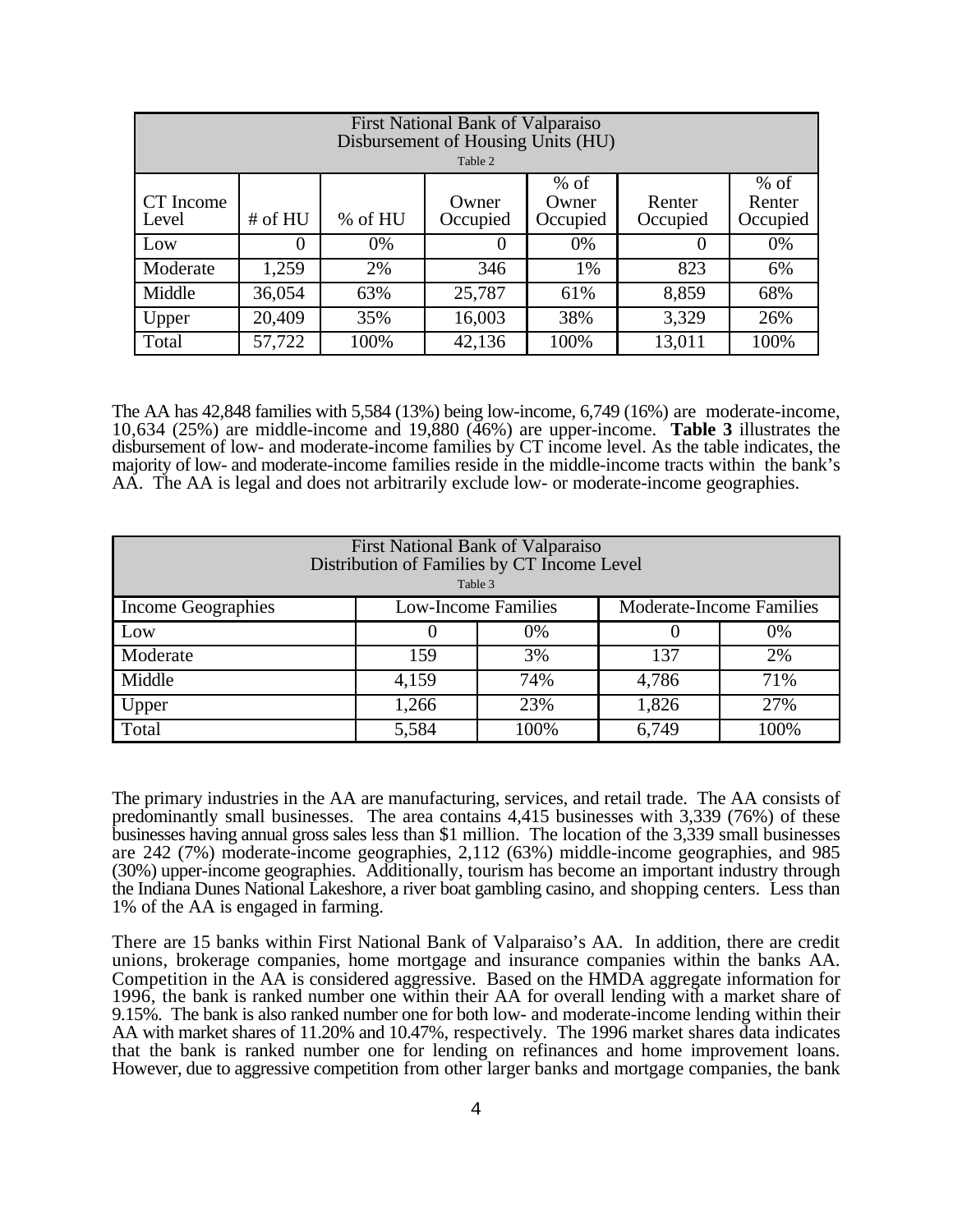was ranked fourth for home purchase loans. **Table 4** illustrates the bank's market share percentage for low- and moderate-income applicants for 1996 and the percentage of the bank's HMDA reportable loans to low- and moderate- income applicants by type of loan product for 1996 and 1997.

| <b>First National Bank of Valparaiso</b><br><b>Market Share Analysis for HMDA reportable loans</b><br>for low- and moderate-income Applicants<br><b>Table 4</b> |                                    |                                    |                                      |                                    |  |  |  |
|-----------------------------------------------------------------------------------------------------------------------------------------------------------------|------------------------------------|------------------------------------|--------------------------------------|------------------------------------|--|--|--|
| Type of Loan                                                                                                                                                    | Percent of<br>Bank's<br>Loans 1996 | Percent of<br>Bank's<br>Loans 1997 | Percent of<br>Market<br><b>Share</b> | Bank's Market<br><b>Share Rank</b> |  |  |  |
| Home Purchase                                                                                                                                                   | 6%                                 | 8%                                 | 6%                                   |                                    |  |  |  |
| Refinance                                                                                                                                                       | 1%                                 | 7%                                 | 10%                                  |                                    |  |  |  |
| Home Improvements                                                                                                                                               | 9%                                 | 6%                                 | 25%                                  |                                    |  |  |  |

A CRA-related community contact indicated that the significant credit need is to provide loans for the construction and improvement of low- and moderate-income housing. The bank's active involvement with the Greater Valparaiso Community Development Corporation and the originating of community development loans fulfills this credit need identified by our community contact. See "**Community Development Lending**" and "**Community Development Services**" sections for more details.

A CRA-related tour indicated that within the middle- and upper-income CTs there are numerous pockets of low- and moderate-income housing. As indicated earlier, demographic information indicates that 4,159 (74%) low-income families and 4,787 (71%) moderate-income families reside within middle-income CT within the bank's AA. These low- and moderate-income housing pockets are very prevalent in Lake Eliza, La Crosse, Portage, and the outskirts of Valparaiso. See "**Community Development Service**" section for more details.

#### **CONCLUSIONS WITH RESPECT TO PERFORMANCE TESTS**

#### **LENDING TEST**

The lending test provides the most substantive consideration in evaluating the bank's CRA performance. Consideration is given to the bank's origination of credit within its AA, the extension of credit to low- and moderate-income areas within the AA, the level of credit provided to low- and moderate-income borrowers, small businesses, and farms. In addition, credit provided for community development, and innovative or flexible products is also considered.

#### **Performance Criteria:**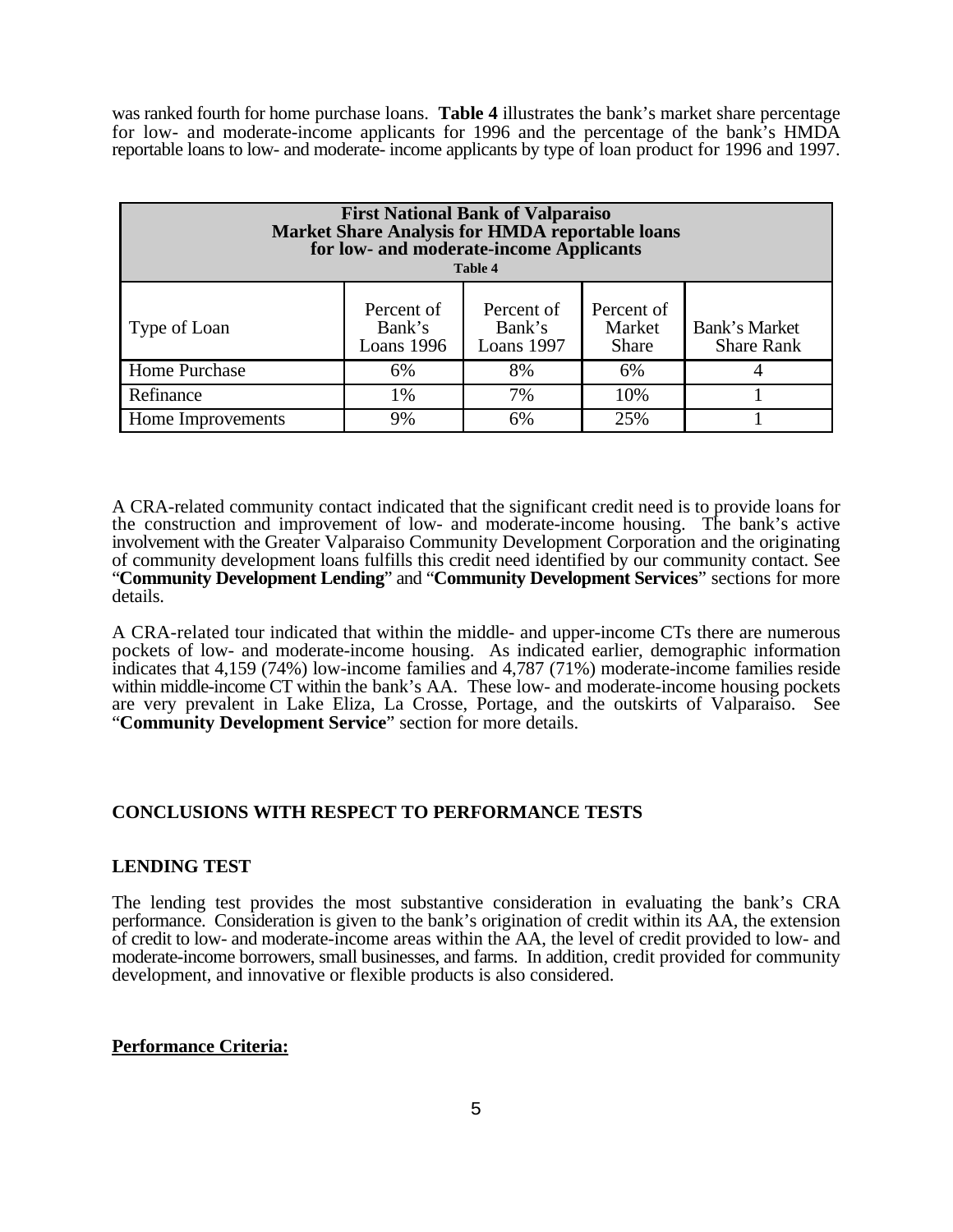#### **Lending Activity**

First National Bank of Valparaiso demonstrates a good responsiveness to serving the credit needs in its AA based on the number and dollar amount of loans inside its AA. **Tables 5** and **6** show the number and dollar amount of First National Bank of Valparaiso's home mortgage, small business and small farm loans originated in 1996 and 1997, respectively. Home mortgage activity is based on originations and purchases. The tables demonstrate that a substantial majority of the bank's loans are made inside its AA. The average percentage of loans by number within the bank's AA from January 1, 1996 to December 31, 1997 is 93%.

| Table 5<br>Ratios of Loans Inside First National Bank of Valparaiso's Assessment Area |                  |                          |               |        |  |  |  |
|---------------------------------------------------------------------------------------|------------------|--------------------------|---------------|--------|--|--|--|
| 1996                                                                                  | Home<br>Mortgage | Small<br><b>Business</b> | Small<br>Farm | Total  |  |  |  |
| Number                                                                                |                  |                          |               |        |  |  |  |
| # of Loans Inside the AA                                                              | 656              | 589                      | 43            | 1,288  |  |  |  |
| Total # of Loans                                                                      | 689              | 614                      | 44            | 1,347  |  |  |  |
| % of Loans Inside/Total #<br>of Loans                                                 | 95%              | 96%                      | 98%           | 96%    |  |  |  |
| Dollars (in \$000's)                                                                  |                  |                          |               |        |  |  |  |
| \$ of Loans Inside the AA                                                             | 41,526           | 33,838                   | 1,822         | 77,186 |  |  |  |
| Total \$ of Loans                                                                     | 43,116           | 35,980                   | 1,827         | 80,923 |  |  |  |
| % of Loans Inside/Total \$<br>of Loans                                                | 96%              | 94%                      | 99%           | 95%    |  |  |  |

 Source: First National Bank of Valparaiso prepared 1996 HMDA Loan Application Register. 1996 Small Business/Small Farm Data Collection Register.

| Table 6<br>Ratios of Loans Inside First National Bank of Valparaiso's Assessment Area |                  |                          |               |        |  |  |  |
|---------------------------------------------------------------------------------------|------------------|--------------------------|---------------|--------|--|--|--|
| 1997                                                                                  | Home<br>Mortgage | Small<br><b>Business</b> | Small<br>Farm | Total  |  |  |  |
| Number                                                                                |                  |                          |               |        |  |  |  |
| # of Loans Inside the AA                                                              | 519              | 453                      | 35            | 1,007  |  |  |  |
| Total # of Loans                                                                      | 570              | 516                      | 37            | 1,123  |  |  |  |
| % of Loans Inside/Total #<br>of Loans                                                 | 91%              | 88%                      | 95%           | 90%    |  |  |  |
| Dollars (in \$000's)                                                                  |                  |                          |               |        |  |  |  |
| \$ of Loans Inside the AA                                                             | 35,555           | 22,823                   | 1,825         | 60,203 |  |  |  |
| Total \$ of Loans                                                                     | 38,737           | 24,684                   | 1,860         | 65,281 |  |  |  |
| % of Loans Inside/Total \$<br>of Loans                                                | 92%              | 92%                      | 98%           | 92%    |  |  |  |

Source: First National Bank of Valparaiso prepared 1997 HMDA Loan Application Register.

1997 Small Business/Small Farm Data Collection Register.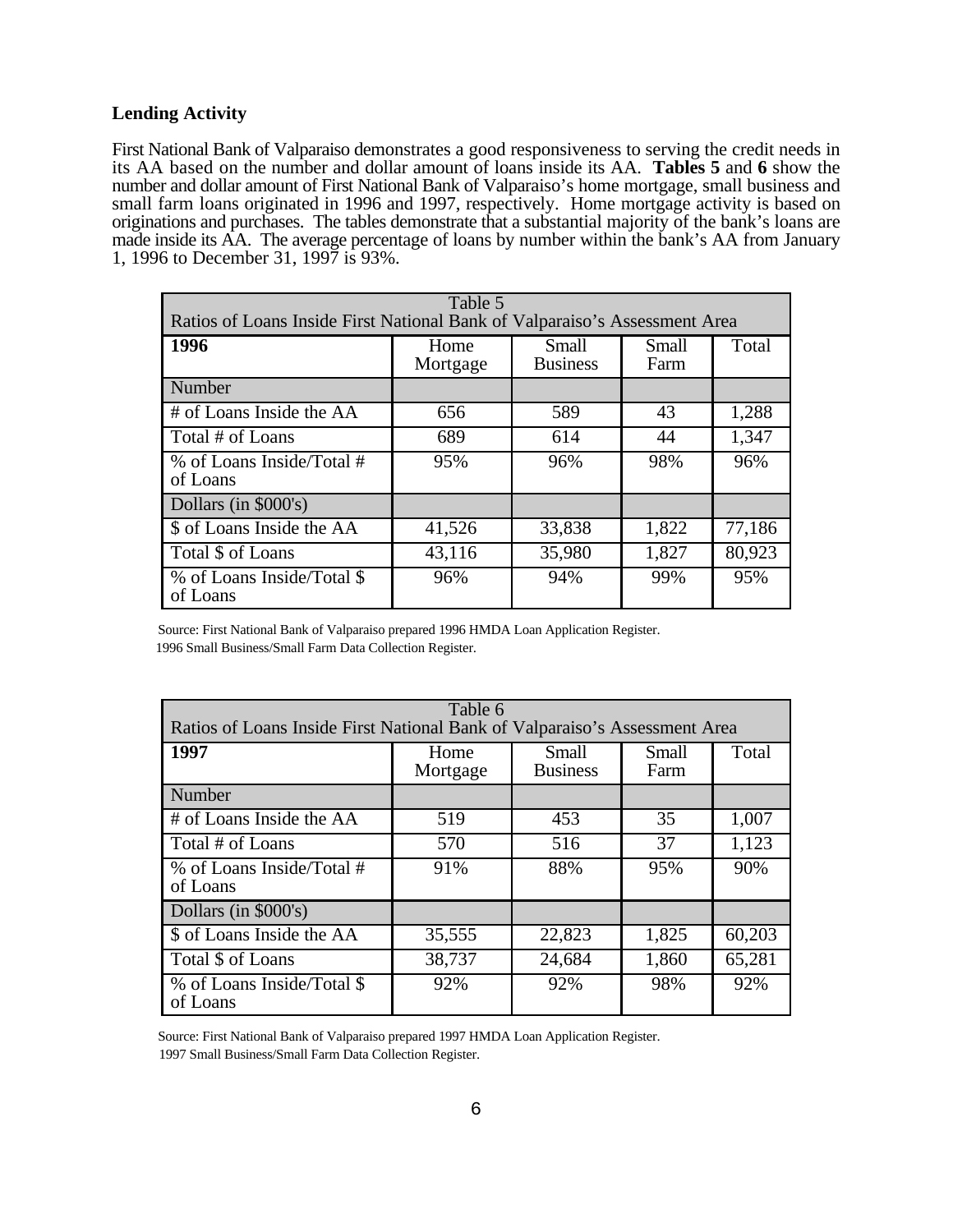#### **Geographic Distribution**

Ç The geographic distribution of loans reflects good penetration in First National Bank of Valparaiso's AA. This is based on the bank's distribution of home mortgage, small business and small farm loans in relationship to the demographics of the AA.

#### Home Mortgage Loans:

The geographic distribution of Home Mortgage Disclosure Act (HMDA) loans reflect a good distribution in the AA when compared to the demographic data of the CTs. The level of loan activity in the moderate-income CT was 3% in 1996 and 2% in 1997. Loan demand decreased overall in 1997 which accounts for the decrease of the percentage of loans within the moderate-income CT from 1996 to 1997. This level of lending is good considering that the moderate-income CT represents only 4% of the tracts in the AA. In addition, this tract has only 1% of the owner occupied units in the AA. Therefore, the demand for HMDA type loans is minimal in the moderate-income CT since there are limited owner occupied units available. The following tables (**Table 7 and 8**) illustrate the number and dollar amount of HMDA loans that were originated in each of the CTs in First National Bank of Valparaiso's AA along with demographic information.

| Table 7<br>Geographic Distribution of HMDA Loans Originated |                                                                                                                                                                                                                                                                                       |      |                   |      |      |      |  |
|-------------------------------------------------------------|---------------------------------------------------------------------------------------------------------------------------------------------------------------------------------------------------------------------------------------------------------------------------------------|------|-------------------|------|------|------|--|
| 1996<br><b>Income Geographies</b>                           | Dollar<br>Number<br>Percent of<br>Percent<br>Percent of<br>Percent<br>(in<br>$000$ 's) of<br>of Total<br>of Tracts<br>$(\#)$ of<br>Total<br>Owner<br>Loans in<br>within<br><b>Dollars</b><br>Occupied<br>Loans in<br>Loans in<br>Units<br>AA<br>the AA<br>the AA<br>the AA<br>in $AA$ |      |                   |      |      |      |  |
| Low                                                         |                                                                                                                                                                                                                                                                                       | 0%   | $\mathbf{\Omega}$ | 0%   | 0%   | 0%   |  |
| Moderate                                                    | 18                                                                                                                                                                                                                                                                                    | 3%   | 832               | 2%   | 4%   | 1%   |  |
| Middle                                                      | 334                                                                                                                                                                                                                                                                                   | 51%  | 19,277            | 46%  | 53%  | 61%  |  |
| Upper                                                       | 304                                                                                                                                                                                                                                                                                   | 46%  | 21,417            | 52%  | 39%  | 38%  |  |
| Uninhabited                                                 | $\left( \right)$                                                                                                                                                                                                                                                                      | 0%   | O                 | 0%   | 4%   | 0%   |  |
| Total                                                       | 656                                                                                                                                                                                                                                                                                   | 100% | 41,526            | 100% | 100% | 100% |  |

Source: 1996 HMDA LAR.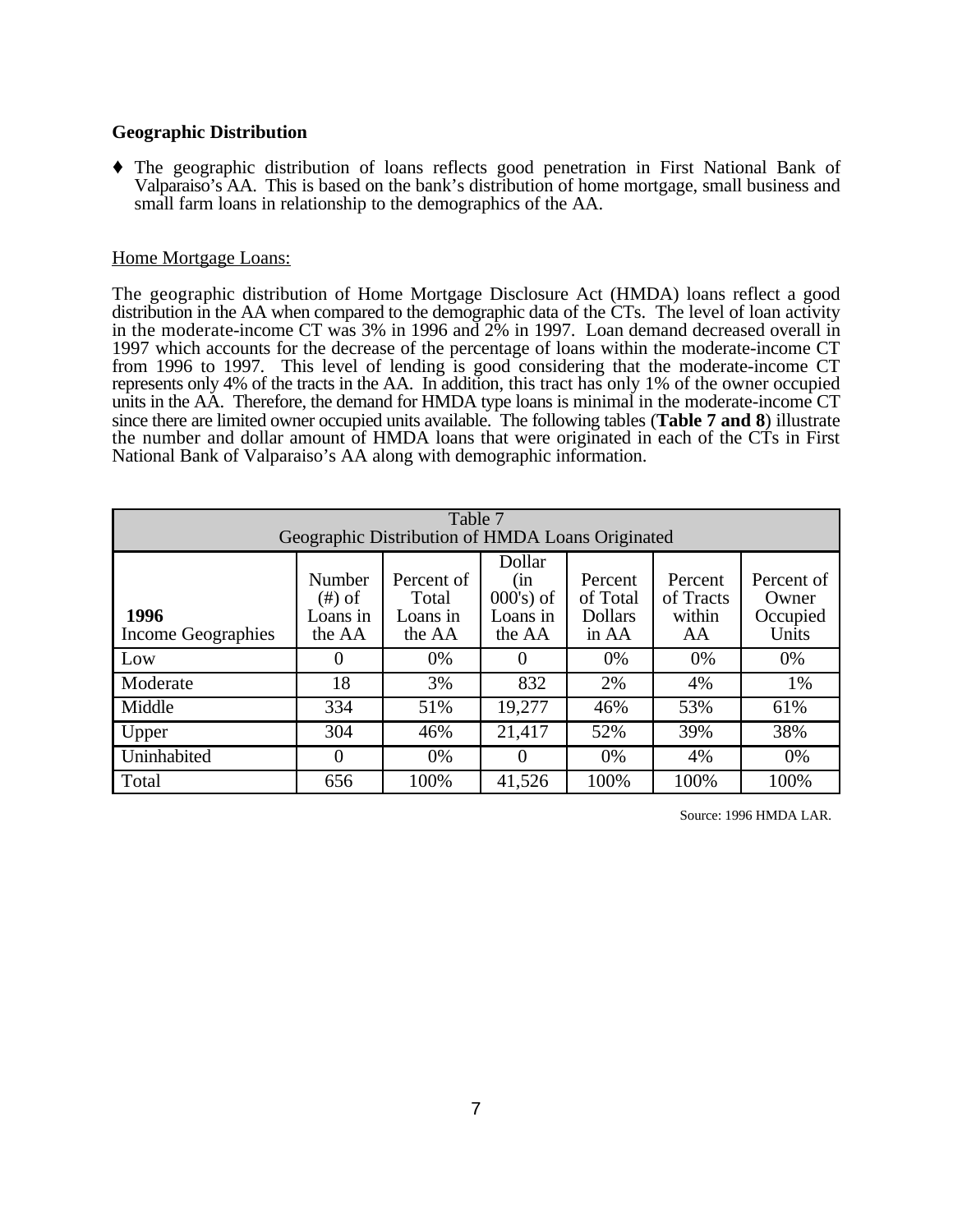| Table 8<br>Geographic Distribution of HMDA Loans Originated |                                           |                                           |                                              |                                                |                                      |                                          |  |
|-------------------------------------------------------------|-------------------------------------------|-------------------------------------------|----------------------------------------------|------------------------------------------------|--------------------------------------|------------------------------------------|--|
| 1997<br>Income Geographies                                  | Number<br>$(\#)$ of<br>Loans in<br>the AA | Percent<br>of Total<br>Loans in<br>the AA | Dollar (in<br>$000$ 's) of<br>Loans in<br>AA | Percent<br>of Total<br><b>Dollars</b><br>in AA | Percent<br>of Tracts<br>within<br>AA | Percent<br>of Owner<br>Occupied<br>Units |  |
| Low                                                         | $\theta$                                  | 0%                                        | $\Omega$                                     | 0%                                             | 0%                                   | 0%                                       |  |
| Moderate                                                    | 8                                         | 2%                                        | 433                                          | 1%                                             | 4%                                   | 1%                                       |  |
| Middle                                                      | 255                                       | 49%                                       | 16,723                                       | 47%                                            | 53%                                  | 61%                                      |  |
| Upper                                                       | 256                                       | 49%                                       | 18,399                                       | 52%                                            | 39%                                  | 38%                                      |  |
| Uninhabited                                                 | $\theta$                                  | 0%                                        | $\theta$                                     | 0%                                             | 4%                                   | 0%                                       |  |
| Total                                                       | 519                                       | 100%                                      | 35,555                                       | 100%                                           | 100%                                 | 100%                                     |  |

Source: 1997 HMDA LAR

#### Small Business and Small Farm Loans:

With respect to small business lending in its AA, First National Bank of Valparaiso is originating a good number of loans in the moderate-income CT. **Tables 9** and **10** shows the geographic distribution of small business loans within the bank's AA. In 1996, 7% of the number and 9% of the dollar amount of loans are in the moderate-income tract. For 1997, 9% of the number and 18% of the dollar amount of loans are in the moderate-income tract. The average number of loans for small business/small farms from January 1, 1996 to December 31, 1997 is 8%. The bank's average lending activity in the moderate-income CT exceeds the percentage of small businesses in the moderateincome CTs of 7%.

| Table 9<br>Geographic Distribution of Small Business Loans<br>Originated |                                                                            |                   |                  |                   |                                    |  |  |  |
|--------------------------------------------------------------------------|----------------------------------------------------------------------------|-------------------|------------------|-------------------|------------------------------------|--|--|--|
| <b>1996</b>                                                              | Small<br><b>Business</b><br>Percent of Total<br>Loans in AA<br>Loans in AA |                   |                  |                   | $%$ of<br>Small<br><b>Business</b> |  |  |  |
| Income<br>Geographies                                                    | #<br>Loans<br>in AA                                                        | \$ Loans in<br>AA | # Loans in<br>AA | \$ Loans in<br>AA |                                    |  |  |  |
| Low                                                                      | $\mathbf{\Omega}$                                                          | $\mathbf{\Omega}$ | 0%               | $0\%$             | 0.00%                              |  |  |  |
| Moderate                                                                 | 43                                                                         | 3,249             | 7%               | 9%                | 7%                                 |  |  |  |
| Middle                                                                   | 378                                                                        | 19,999            | 65%              | 61%               | 63%                                |  |  |  |
| Upper                                                                    | 168                                                                        | 10,590            | 28%              | 30%               | 30%                                |  |  |  |
| Uninhabited                                                              | 0                                                                          | 0                 | $0\%$            | 0%                | $0\%$                              |  |  |  |
| Total                                                                    | 589                                                                        | 33,838            | 100%             | 100%              | 100%                               |  |  |  |

Source: 1996 Small Business/Small Farm Data Collection Register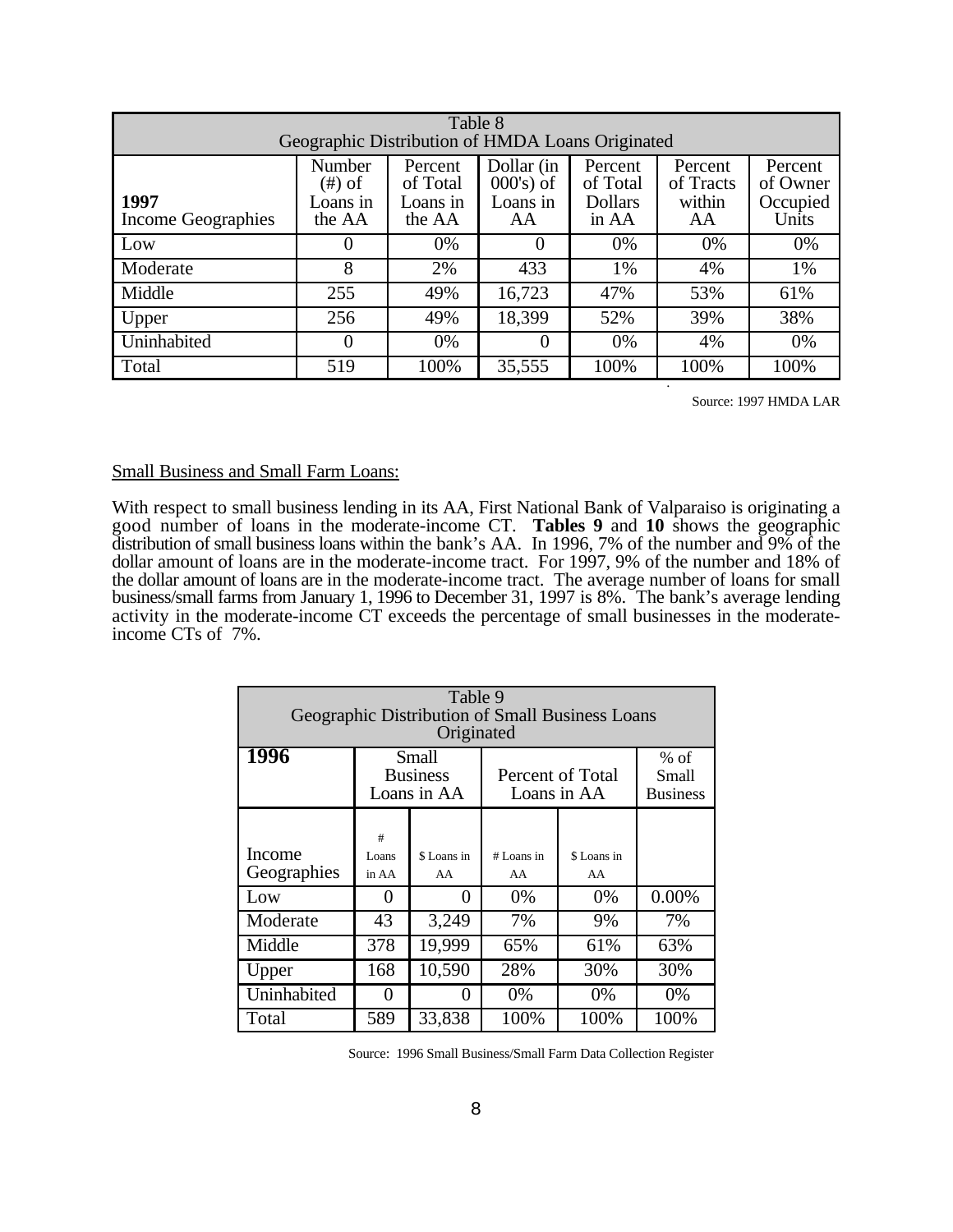| Table 10<br>Geographic Distribution of Small Business Loans<br>Originated |                    |                   |                    |                                 |                                 |  |  |  |  |  |
|---------------------------------------------------------------------------|--------------------|-------------------|--------------------|---------------------------------|---------------------------------|--|--|--|--|--|
| 1997                                                                      |                    | Loans             |                    | Percent of Total<br>Loans in AA | % of Small<br>Business in<br>AA |  |  |  |  |  |
| Income<br>Geographies                                                     | $#$ Loans<br>in AA | \$ Loans in<br>AA | $#$ Loans in<br>AA | \$ Loans in<br>AA               |                                 |  |  |  |  |  |
| Low                                                                       | 0                  | 0                 | 0%                 | 0%                              | 0%                              |  |  |  |  |  |
| Moderate                                                                  | 43                 | 4,350             | 9%                 | 18%                             | 7%                              |  |  |  |  |  |
| Middle                                                                    | 236                | 11,386            | 53%                | 51%                             | 63%                             |  |  |  |  |  |
| Upper                                                                     | 174                | 7,087             | 38%                | 31%                             | 30%                             |  |  |  |  |  |
| Uninhabited                                                               | 0                  | 0                 | $0\%$              | $0\%$                           | $0\%$                           |  |  |  |  |  |
| Total                                                                     | 453                | 22,823            | 100%               | 100%                            | 100%                            |  |  |  |  |  |

Source: 1997 Small Business/Small Farm Data Collection Register

#### **Borrower Characteristics**

Ç The distribution of First National Bank of Valparaiso's home mortgage, small business and small farm loans based on borrower characteristics is good. This is based on the availability of product lines offered by the bank and good penetration among retail customers of various income levels and businesses and farms of different sizes. The bank is ranked number one, based on 1996 HMDA aggregate market share data, for lending to borrowers of low- (11.20%) and moderateincomes  $(10.47\%)$  and business lending  $(9.16\%).$ 

#### Home Mortgage Loans:

First National Bank of Valparaiso's distribution of home mortgage loans in their AA to persons with low- and moderate-income is good based on the location of these low- and moderate-income families and available housing units. Demographic information indicates that the majority of low- and moderate-income families reside in the middle-income CTs where 68% of the renter occupied units are located. The bank's percentage of loans to low-income families from January 1, 1996 to December 31, 1997 is 5% verses the percentage of low-income families 13.03%. **Tables 11** and **12** shows the distribution of HMDA loans to low- and moderate-income families.

| Table 11                                      |
|-----------------------------------------------|
| Income of Borrower Distribution of HMDA Loans |
| <b>Loans Originated</b>                       |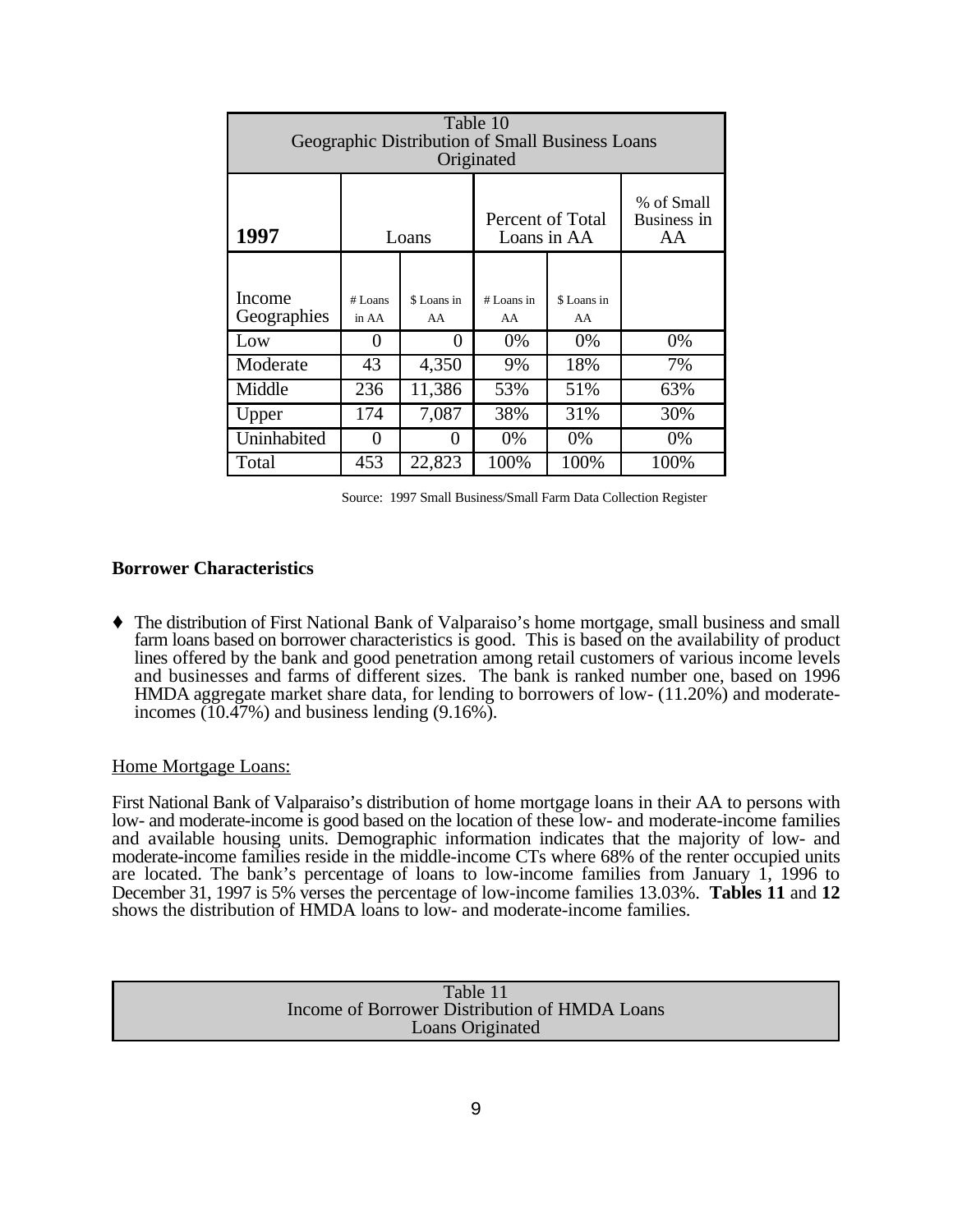| <b>1996</b><br>Income Level | Number $(\#)$<br>of Loans<br>in the AA | Percent<br>of Total | Dollar $(\$)$<br>of Loans<br>in the AA | Percent<br>of Total | AA<br>Demographic<br>Information |
|-----------------------------|----------------------------------------|---------------------|----------------------------------------|---------------------|----------------------------------|
| Low                         | 29                                     | 4%                  | 604                                    | 1%                  | 13%                              |
| Moderate                    | 114                                    | 17%                 | 4,888                                  | 12%                 | 16%                              |
| Middle                      | 181                                    | 28%                 | 10,659                                 | 26%                 | 25%                              |
| Upper                       | 305                                    | 47%                 | 24,560                                 | 59%                 | 46%                              |
| $N/A^*$                     | 27                                     | 4%                  | 815                                    | 2%                  | N/A                              |
| Total                       | 656                                    | 100%                | 41,526                                 | 100%                | 100%<br>Source: 1996 HMDA LAR    |

**\*** N/A = Income of the borrower was not available.

| Table 12<br>Income of Borrower Distribution of HMDA Loans |                                        |                     |                                              |                     |                                  |  |  |  |  |
|-----------------------------------------------------------|----------------------------------------|---------------------|----------------------------------------------|---------------------|----------------------------------|--|--|--|--|
| Loans Originated                                          |                                        |                     |                                              |                     |                                  |  |  |  |  |
| 1997<br>Income Level                                      | Number $(\#)$<br>of Loans<br>in the AA | Percent<br>of Total | Dollar<br>$(\$)$<br>of Loans<br>in the<br>AA | Percent<br>of Total | AA<br>Demographic<br>Information |  |  |  |  |
| Low                                                       | 34                                     | 7%                  | 707                                          | 2%                  | 13%                              |  |  |  |  |
| Moderate                                                  | 75                                     | 14%                 | 4,070                                        | 12%                 | 16%                              |  |  |  |  |
| Middle                                                    | 128                                    | 25%                 | 7,880                                        | 22%                 | 25%                              |  |  |  |  |
| Upper                                                     | 268                                    | 52%                 | 22,163                                       | 62%                 | 46%                              |  |  |  |  |
| $N/A^*$                                                   | 14                                     | 2%                  | 735                                          | 2%                  | N/A                              |  |  |  |  |
| Total                                                     | 519                                    | 100%                | 35,555                                       | 100%                | 100%<br>Source: 1997 HMDA LAR.   |  |  |  |  |

**\*** N/A = Income of borrower was not available.

#### Small Business and Small Farm Loans:

The distribution of First National Bank of Valparaiso's small business lending in their AA is good based upon borrower characteristics. During 1996 and 1997, the bank originated 67% and 76% respectively, of business loans to businesses with annual gross sales less than \$1 million. This level of lending matches the demographic information on small businesses within the bank's AA. In addition, 86% and 89% for 1996 and 1997 respectively, of the small business loans were for less than \$100,000. Loans to Small Farms for both 1996 and 1997 were approximately 7% which is not material and will not be detailed in our analysis. **Table 13** shows that a majority of small business loans are less than \$100,000 and **Table 14** shows that a majority of business loans are made to businesses with revenues of less than \$1 million for 1996 and 1997.

| Table 13                                   |  |
|--------------------------------------------|--|
| <b>Small Business Loans by Loan Amount</b> |  |
|                                            |  |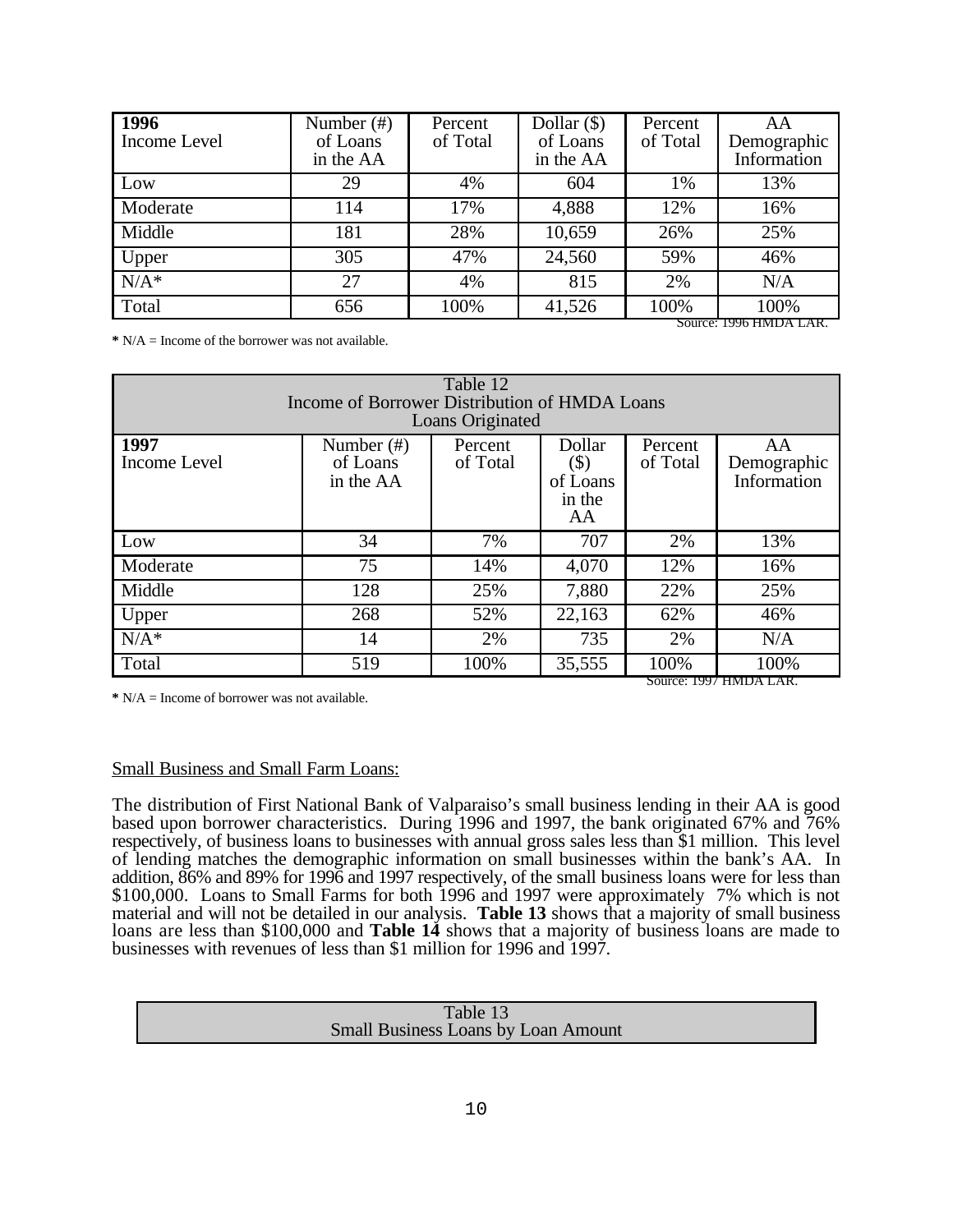| Amount       |     |      | 1996 Loans |      | 1997 Loans |      |        |      |
|--------------|-----|------|------------|------|------------|------|--------|------|
| (000)        | #   | $\%$ |            | $\%$ | #          | $\%$ |        | $\%$ |
| $0 - 100$    | 507 | 86%  | 12,227     | 36%  | 402        | 89%  | 8,861  | 39%  |
| $100 - 250$  | 53  | 9%   | 8,623      | 26%  | 30         | 7%   | 4,682  | 21%  |
| $250 - over$ | 29  | 5%   | 12,988     | 38%  | 21         | 4%   | 9,280  | 40%  |
| Total        | 589 | 100% | 33,838     | 100% | 453        | 100% | 22,823 | 100% |

Source: 1996 and 1997 Small Business Data Collection Register

| Table 14<br>Loans to Businesses by Revenue Sizes                         |     |        |     |     |      |        |     |     |                                                               |
|--------------------------------------------------------------------------|-----|--------|-----|-----|------|--------|-----|-----|---------------------------------------------------------------|
| Revenues less than \$1 million<br>Revenues more than \$1 million<br>Year |     |        |     |     |      |        |     |     |                                                               |
| #                                                                        | %   |        | %   | #   | $\%$ |        | %   | #   |                                                               |
| 397                                                                      | 67% | 16,703 | 49% | 192 | 33%  | 17,135 | 51% | 589 | 33,838                                                        |
| 344                                                                      | 76% | 14,050 | 62% | 109 | 24%  | 8,773  | 38% | 453 | 22,823                                                        |
|                                                                          |     |        |     |     |      |        |     |     | Source: 1996 and 1997 Small Business Data Collection Register |

#### **Community Development Lending**

A community development loan is a loan that has as its primary purpose: 1) affordable housing for low- or moderate-income individuals, 2) community services targeted to low- or moderate-income individuals, 3) activities that promote economic development by financing businesses or farms that meet the size eligibility standards or have annual gross revenues less than \$1 million, or 4) activities that revitalize or stabilize low- or moderate-income geographies. These loans must not have been reported by the bank for consideration in the bank's AA as a home mortgage, small business, small farm, or consumer loan, unless it is a multifamily dwelling loan.

 $\blacklozenge$  The bank originates a high level of community development loans.

The bank originated the following community development loans since the last CRA examination:

- $\blacklozenge$  Six loans totaling \$308,125 for the construction or improvement of low-income housing.
- Ç Two loans for \$309,225 for improvements to a public facility (YMCA and The Boys and Girls Club) which provides services to low- and moderate-income families.
- One loan for \$96,000 to purchase real estate to provide an environment to reunite broken families. The service is directed toward low- and moderate-income families.
- Ç Two loans totaling \$305,000 to purchase real estate for a not for profit shelter for abused and battered women and for mentally challenged individuals.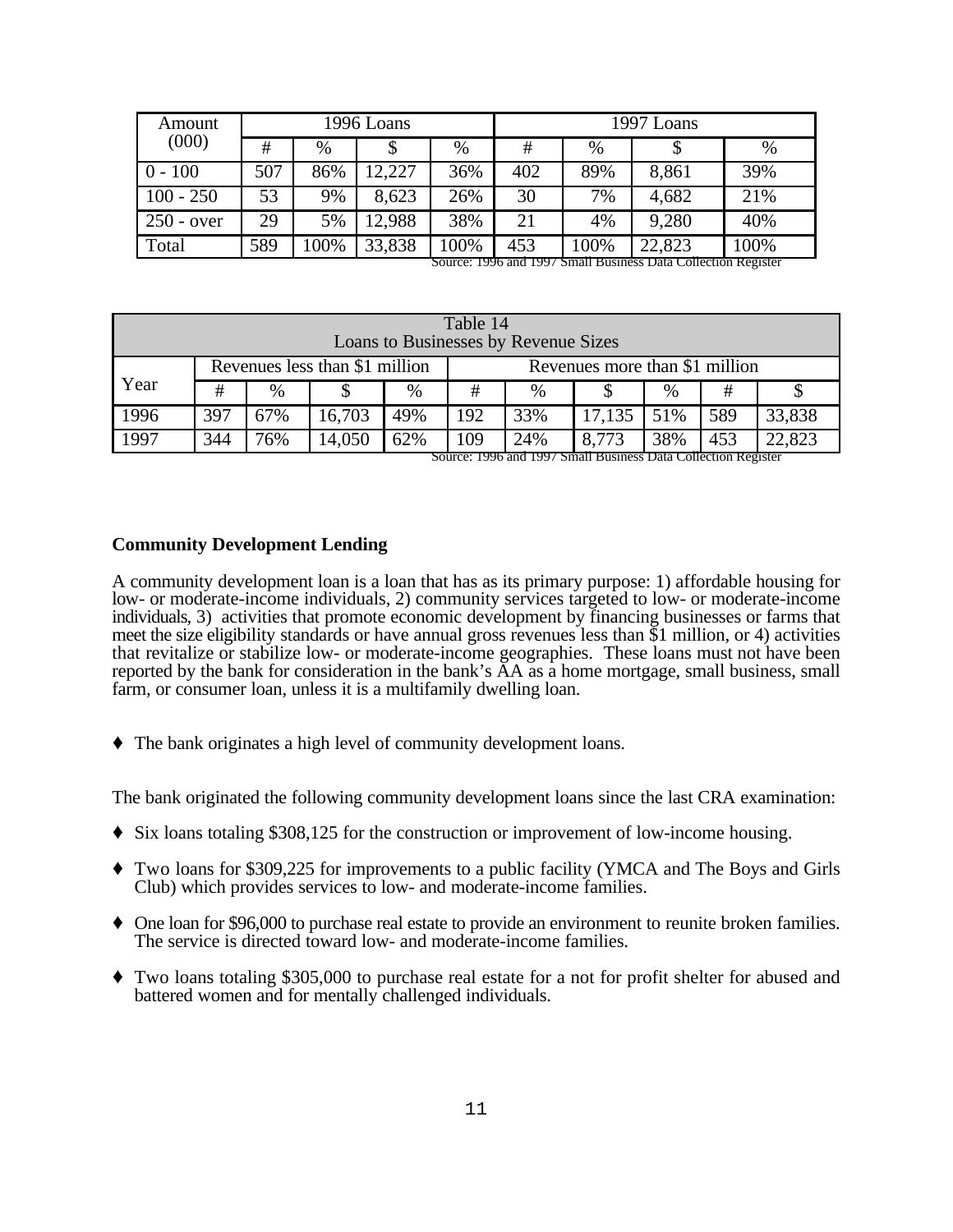#### **Innovative or Flexible Lending Practices**

Ç First National Bank of Valparaiso is a leader in using flexible lending practices in order to serve the credit needs of its AA. These programs address the credit needs of low- and moderate-income borrowers for home purchase, home improvement and small business loans.

**Indiana Housing Finance Authority (IHFA)** *"First Home '98 Program"*: The program offers first-time home buyers affordable mortgage financing, often at an interest rate below that offered by lenders. Down payment assistance is available in the form of a no interest, no monthly payment second mortgage. If the borrower resides in the property for five years, the second mortgage may be forgiven. The type of loan may be Federal Housing Authority (FHA), Veterans Administration (VA), or Fannie Mae-qualified conventional loan with private mortgage insurance. The bank originated twelve loans totaling \$866,424 for 1996 and four loans totaling \$321,070 for 1997.

**Affordable Gold Program:** The program is offered by Freddie Mac (FHLMC) and is designed for low- and moderate-income home buyers with minimal funds for down payment and closing costs. The program offers a conventional 30 year fixed rate mortgage with down payments as low as 3%. The program's qualifying ratios are more flexible than conventional mortgage products. The program requires private mortgage insurance for loans exceeding 80% of the property value. The bank may waive required borrower reserves. Closing costs can come from grants, gifts, or unsecured loans from the originating lender. Borrowers are required to complete a home ownership education or counseling seminar prior to closing. Details of the number or dollar amount of loans originated are not available since the bank does not track these loans separate from their other product types.

**3% down payment program:** The program is offered by Freddie Mac (FHLMC). This program is restricted to low- and moderate-income home buyers. The program became available November 29, 1996. Since the inception of this program, the bank originated 2 loans totaling \$206,400.

**Small Business Administration 504 Regional Development Corporation:** This program is designed for the expansion of healthy businesses and provides economic development for the Northwest Indiana region. To date, the bank has funded four projects totaling \$1.3 million that created 25 jobs.

**Fair Housing Administration/Veterans Administration:** The bank originated 68 loans totaling \$5.5 million in 1996 and 46 loans totaling \$4.2 million in 1997 under these government programs.

#### **INVESTMENT TEST**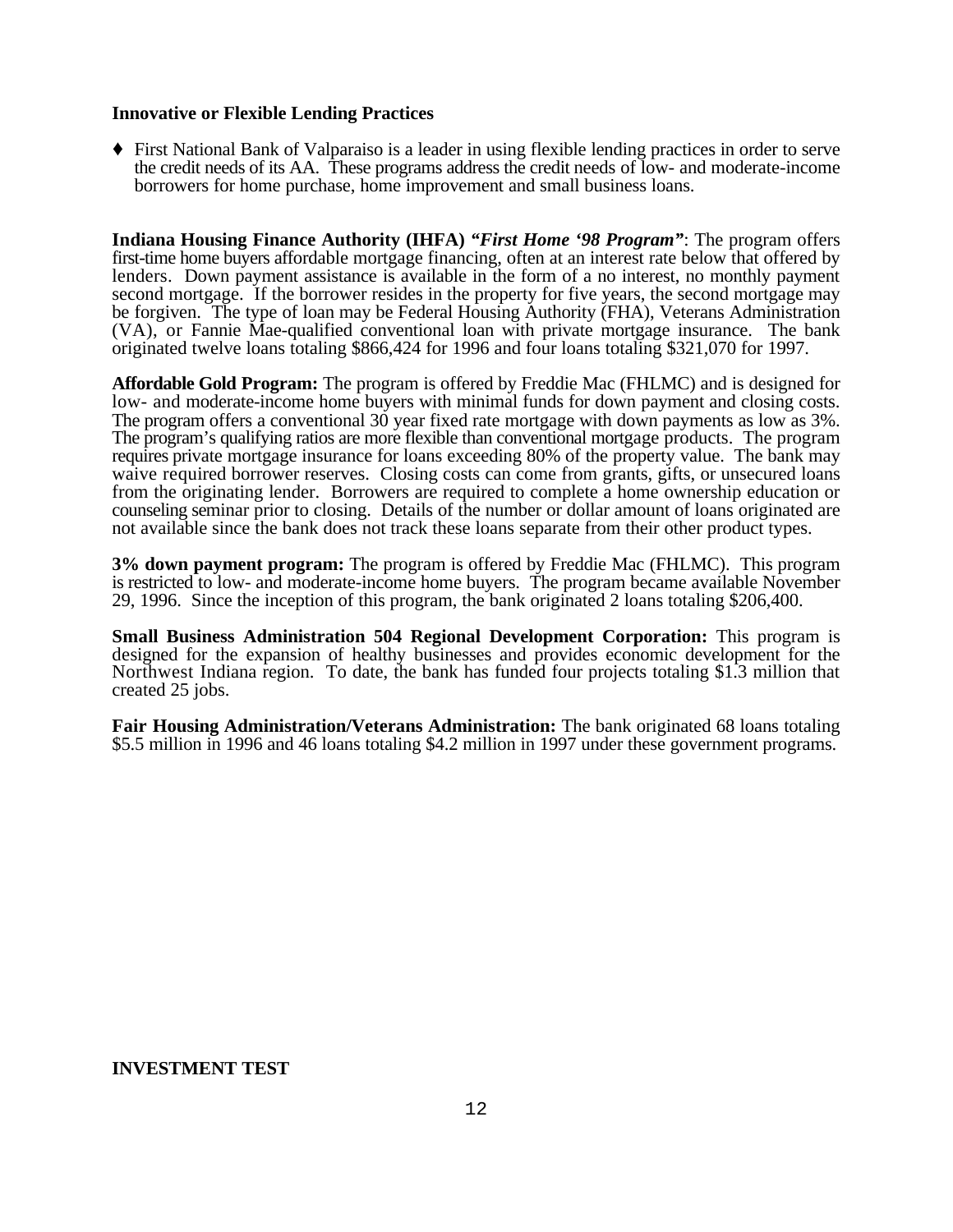The investment test evaluates a bank's record of helping to meet the credit needs of its community through qualified investments that benefit its AA. A qualified investment means a lawful investment, deposit, membership share, or grant that has as its primary purpose community development. We assessed the bank's performance under the Investment Test by evaluating the bank's level of investments and grants, the capacity to obtain qualified investments, and investment opportunities available in its assessment area.

Ç First National Bank, Valparaiso provides a good level of investments in its AA.

#### **Qualified Investments**

- Ç The bank purchased a \$3 million tax anticipation warrant from the Valparaiso School district. The school is located in a moderate-income tract. The funds will be used to support operations for services provided to low- and moderate- income families.
- Ç Tax Anticipation Warrants **-** The bank is an active purchaser of tax anticipation warrants for schools located in Valparaiso. The bank under bids the other financial institutions bidding on these warrants. The bank specifically under bids to reduce the interest costs to the school system in order to help them provide more services to low- and moderate-income individuals. The warrants held on the bank's books for Valparaiso have interest rates of 3.5%. The next lowest rate received by the school districts are 4.00%. The cost savings based on the difference in interest rates to Valparaiso school districts is \$4,500.
- Ç The bank is a member of the Indiana Statewide Certified Development Corporation. Their membership is valued at \$7,025 (281 shares @ \$25). The bank has used this program to provide financing to small businesses which increased their community's tax base and provided additional jobs. The Indiana Statewide CDC is certified by the Small Business Administration to provide loans to expanding businesses in Indiana.

#### **Grants/Contributions**

- $\blacklozenge$  The bank donated \$27,000 for remodeling of a house into a medical center. The medical center provides health care services to individuals without third party or personal resources. Fees are collected on a sliding-scale based on income.
- $\blacklozenge$  The bank donated \$5,500 for the restoration of the community opera house. This restoration has revitalized the downtown Valparaiso area, a moderate-income CT.
- $\blacklozenge$  In addition, the bank provides investments in its communities through donations and contributions to organizations that provide medical, educational assistance, shelter, credit counseling, and other services to low- and moderate income residents within its AA. During 1996 and 1997, the bank made 13 contributions totaling \$12,000.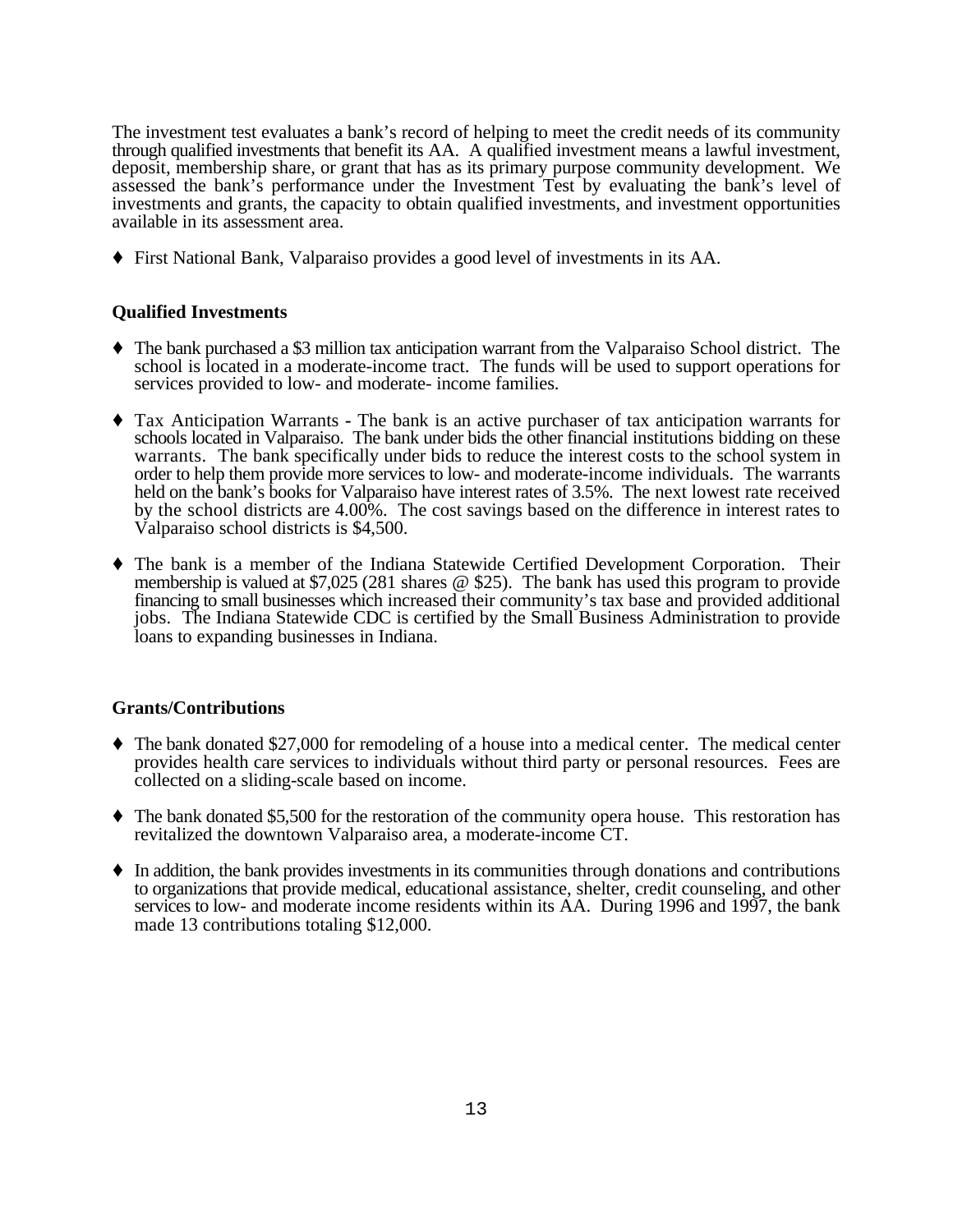#### **SERVICE TEST**

The service test evaluates a bank's record of helping to meet the credit needs of its AA by analyzing both the availability and effectiveness of a bank's system for delivering retail banking services and the extent of its community development services.

Ç First National Bank of Valparaiso's delivery systems are readily accessible to the bank's entire AA. Accessibility to the bank's delivery systems has improved with the opening of branches and ATM's.

#### **Office Locations**

The bank has fifteen branch locations throughout its AA. All of the bank's branches are full service offering deposit and loan products (Costas branch offers only ATM services). The Costas branch is part of a grocery store and has three ATMs to service customer needs. All branches are equipped with a 24 hour ATM and drive-up facilities. **Table 14** indicates that the distribution of delivery systems in the moderate-income  $\tilde{C}T$  is very good. Overall, 20% of the branches and 17% of the ATMs are in the moderate-income CT which represent only 4% of the CTs in the AA.

| Table 14<br><b>Distribution of Delivery Systems</b> |                       |                         |                           |                       |                       |  |  |  |  |
|-----------------------------------------------------|-----------------------|-------------------------|---------------------------|-----------------------|-----------------------|--|--|--|--|
| <b>Census Tract</b><br>Characteristic:              | $%$ of<br>Geographies | # of<br><b>Branches</b> | $%$ of<br><b>Branches</b> | $#$ of<br><b>ATMs</b> | $%$ of<br><b>ATMs</b> |  |  |  |  |
| Moderate Income                                     | 4%                    | 3                       | 20%                       |                       | 17%                   |  |  |  |  |
| Middle Income                                       | 53%                   | 7                       | 47%                       | 13                    | 54%                   |  |  |  |  |
| <b>Upper Income</b>                                 | 39%                   | 5                       | 33%                       |                       | 29%                   |  |  |  |  |
| Not Applicable*                                     | 4%                    | $\theta$                | $0\%$                     |                       | 0%                    |  |  |  |  |
| Total                                               | 100%                  | 15                      | 100%                      | 24                    | 100%                  |  |  |  |  |

\* One unpopulated census tract is classified as not applicable for income classification purposes.

Branch hours are reasonable and convenient to customers. Branch lobbies are opened from 8:30 a.m to 4:00 p.m Monday through Thursday and 8:30 a.m. to 6:00 p.m. on Fridays. All of the bank offices offer Saturday hours from 8:30 a.m. to 12:00 noon. One branch within the moderate-income CT opens earlier (6:30 a.m.) than any other branch in the network.

First National Bank of Valparaiso's record of opening and closing branches has improved the accessibility of its delivery services. The bank opened two branches, one in a middle-income CT and one in an upper-income CT. Both of these branches are located in LaPorte County. The bank is physically located within the pocket occupied by low- and moderate-income families. The branch opened in La Crosse was opened at the request of the City of La Crosse. See "**Community Development Services**" for more details. The bank closed one branch during the past two years. This branch was located in an upper-income CT. The branch was located within another business and when that firm changed ownership, the bank was asked to discontinue their operations.

#### **Alternative Delivery Systems**

In addition to the 24 hour ATMs located at each of the branch offices, the bank has nine free standing ATMs. These free standing ATMs provide services to customers where branches are not located (i.e.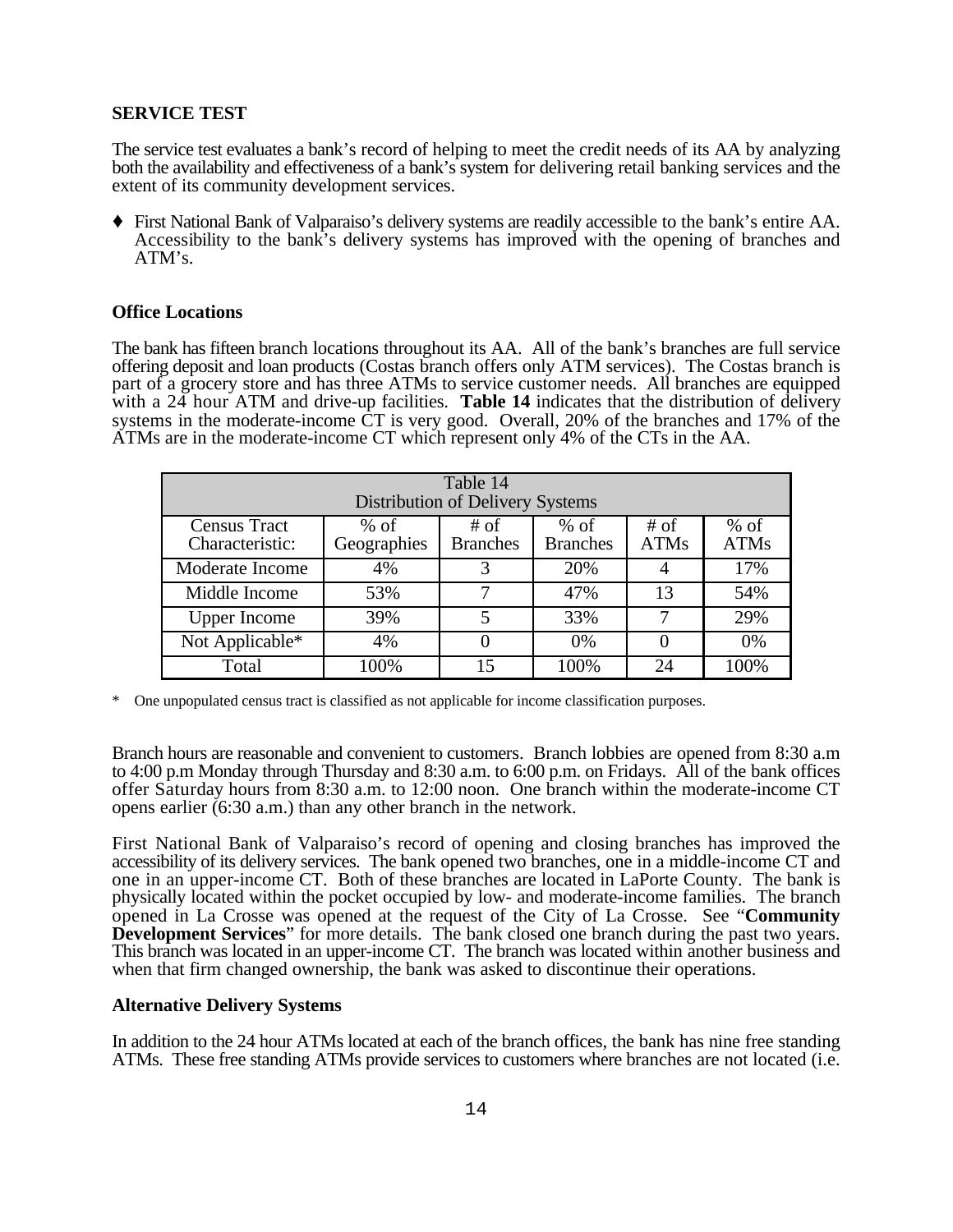hospital, university, fast food location, grocery store/gas station, Hebron, and Lake Eliza). Three of the bank's newer ATMs offer check cashing services, dispense postage stamps, and produce full account statements. All of the bank's ATMs offer mini statements listing the last five transactions for each account.

The bank's drive-up facilities are open from 7:30 a.m. to 6:00 p.m. Monday through Friday and 8:30 a.m. to 12:00 p.m. on Saturdays. These facilities are opened an extra three hours per day to offer financial services to the bank's customers.

The bank offers a 24 hour bank by phone service. Customers can dial toll-free to obtain account information on loan and deposit accounts, transfer funds between accounts, and make loan payments through Checkmate telephone service.

The bank also has a web-site on the Internet which provides customers and non-customers with current rate information and explanation of the various products offered by the bank. In addition, the bank is in the process of starting computer banking.

#### **Community Development Services**

Community development services are activities that have as their primary purpose community development, are related to the provision of financial services, and have not been considered in the evaluation of the bank's retail banking services.

Ç First National Bank of Valparaiso provides a high level of community services to low- and moderate-income families.

The following are services provided by the bank:

- Ç **Greater Valparaiso Community Development Corporation (CDC)**  The bank has two members on the board of this CDC. The bank plays a leadership role in providing financial advice, preparing/filing paperwork to obtain state funding, and soliciting support from other local banks. The CDC focus is building single family homes for low- and moderate-income families. A new project is in process which includes the building of fifteen (15) low- and moderate-income homes. The bank has assisted in determining the site location, preparing/filing state funding documentation, and soliciting the assistance of four local financial institutions. The last project complete in 1995 consisted of building ten low- and moderate-income houses. The bank originated three (30%) of the end loans on that project.
- ◆ **Northwest Indiana Regional Development Corporation (RDC)** The bank's senior loan officer was appointed to the Board. The RDC administers the Small Business Administration's 504 loan program in Lake, Porter, LaPorte, Newton, Jasper, Pulaski and Starke Counties. The program helps secure financing for expanding businesses. See **Innovative/Flexible Lending** section for bank's participation in this program.
- Ç **Lake Eliza Operational Center** The bank received this property as other real estate owned. The property is located in an upper-income CT but is situated in a pocket where very low- and moderate-income families reside. The bank was unable to sell the property due to the poor and deteriorating condition of the property and surrounding area. The bank improved the area by installing a sewage system in the whole area, removing debris and cutting down weeds. The bank put down gravel to extend the dirt road to the major two lane street so that residents would have two ways to exit this area. The bank cleaned the lake and rehabilitated the building. Since the bank cleaned-up the area, several other home owners have started rehabilitating their properties.